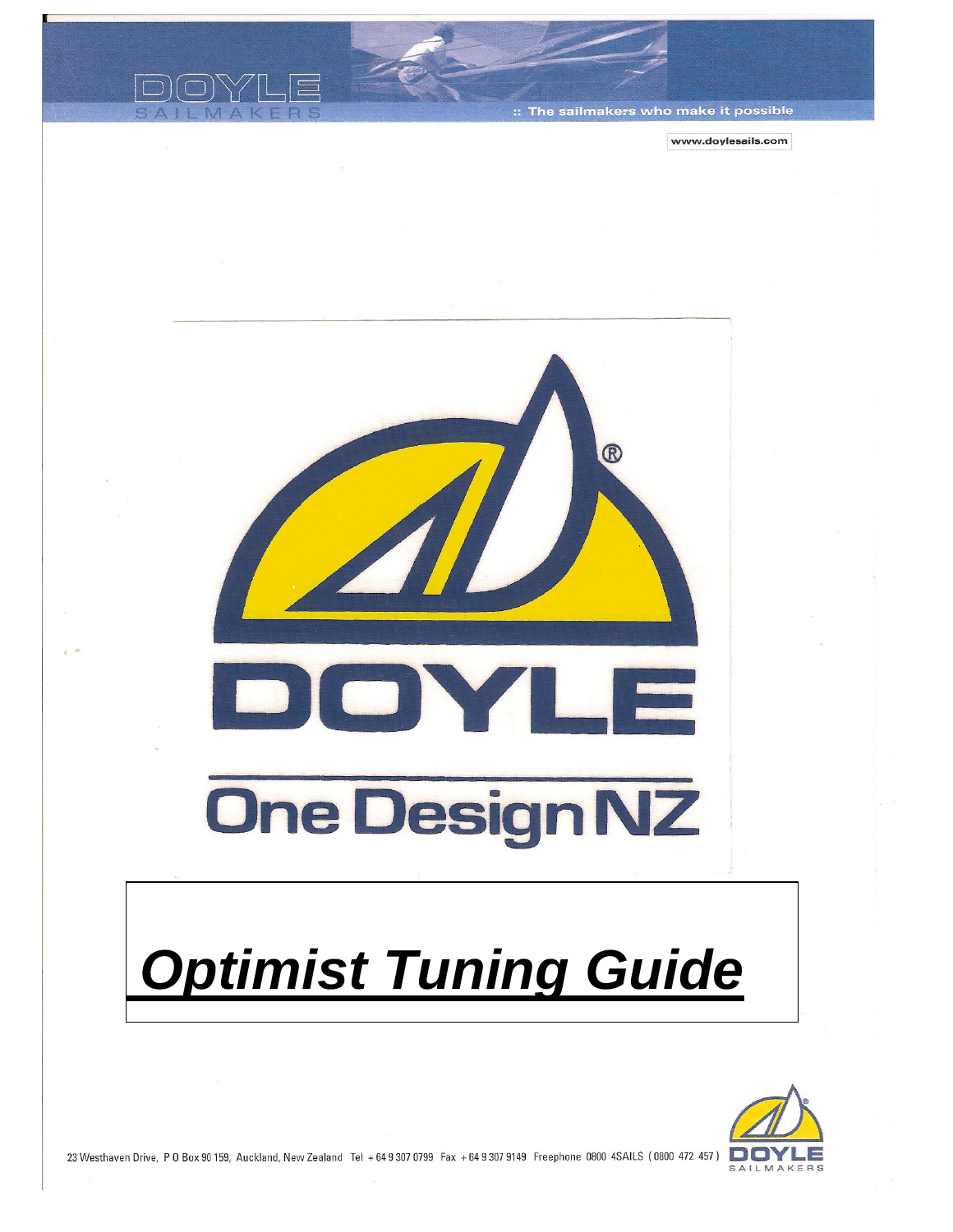

### *Sail Care:*

#### **To help you're new racing sail stay in top condition as long as possible here is some tips**

- Try not to crease your sail, some creases can cause MIT tears in your sail (a tear along the crease). Be careful when hoisting and lowering your sail. Also be sure too never put anything on top of your sail.
- Always roll your sail and keep it in its bag when not in use. Try to make sure the sail is relatively dry and free of salt water when storing it for an extended length of time. When rolling the sail make sure you go roll parallel with the battens and relieve tension from the top batten.
- Keep your sail out of the sun as much as possible, and try to reduce the amount of time your sail flogs.

#### **Battens**

Your sail has batten pockets that make the battens interchangable. While we only supply you with the correct amount of battens it is worthwhile experimenting with different batten weights for different breezes. Give us a call and we can order the battens in for you.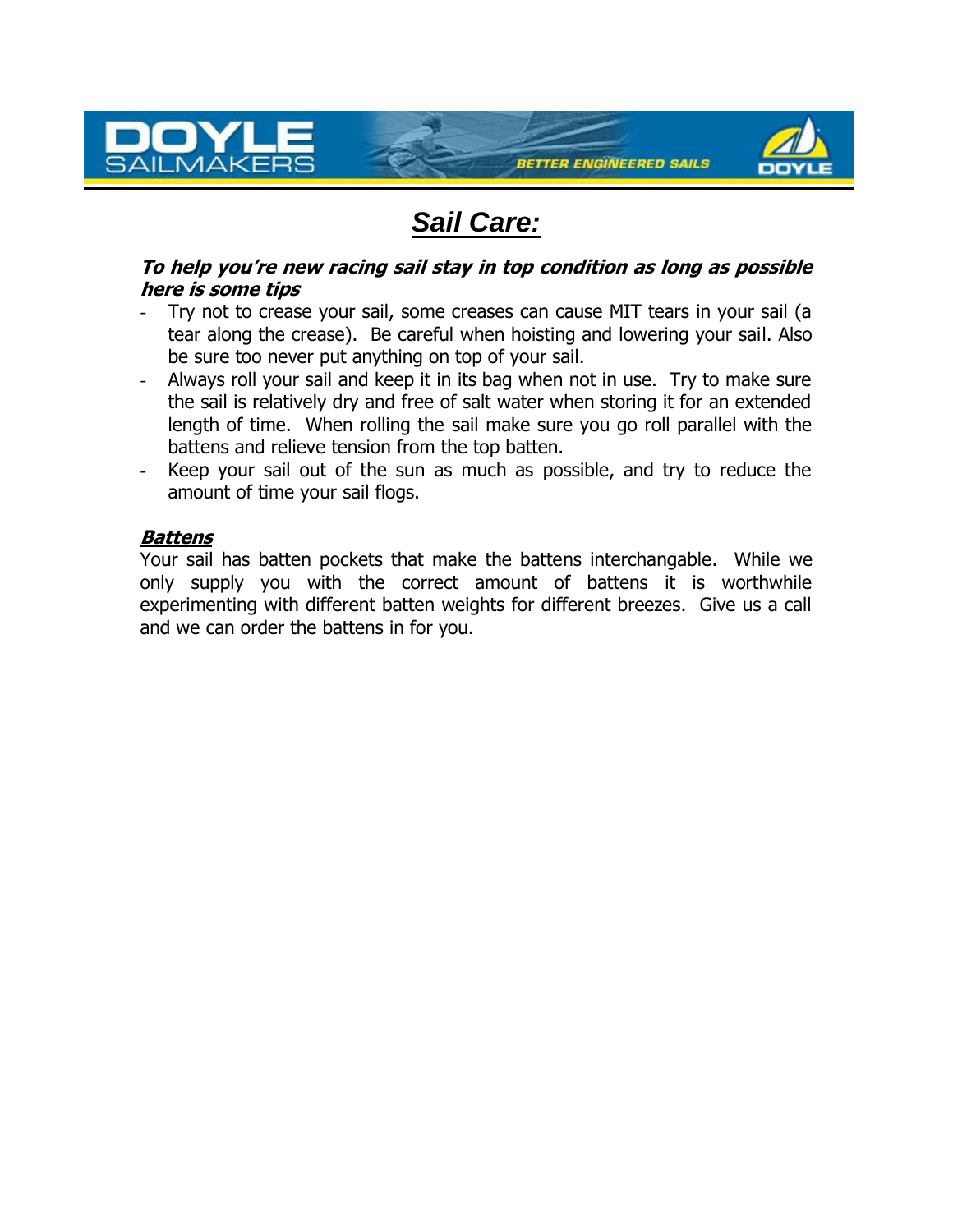

**BETTER ENGINEERED SAILS** 



## *Optimist Tuning Guide*

**Tension on measurements:**

0=no tension

3=full tension

|           |                                                                                                                                                                                                                                                                                                                                                                                                                                                                                                                                                                                                                                         | 0-8 knots    | 8-16 knots | 16-24 knots |
|-----------|-----------------------------------------------------------------------------------------------------------------------------------------------------------------------------------------------------------------------------------------------------------------------------------------------------------------------------------------------------------------------------------------------------------------------------------------------------------------------------------------------------------------------------------------------------------------------------------------------------------------------------------------|--------------|------------|-------------|
| Mast Rake | Determines the balance of the dinghy. If you<br>rake your mast aft, you will achieve that your<br>dinghy will have better pointing abilities. If<br>you rake your mast forward you will ease the<br>rudder pressure. The trim of the mast is very<br>much individual. Its important to measure<br>your rake frequently and mark it so you<br>know where median is, Opti rakes can move<br>frequently. I like to fine my rake with a<br>tuning partner before the race. There is a<br>more comprehensive guide below which<br>incorporates the weight of the skipper.                                                                    | 278-280 cm   | 280-284 cm | 282-286 cm  |
| Mainsheet | Using the mainsheet in an Optimist is like<br>changing gears in a racecar. The angle of<br>attack between the sail and the wind is<br>changed and you can control pointing ability<br>and speed by easing and trimming the<br>mainsheet. Remember always to adjust the<br>tension on your sheet according to the wind<br>and wave conditions. It is a good idea to<br>splice a little, white wax thread into the<br>mainsheet, just where the sheet exits the<br>ratchet or at the block on the boom. This will<br>make it easier to find the right trim fast and<br>serve as a reference point, especially if your<br>new to the boat. | $\mathbf{1}$ | $2 - 3$    | 3           |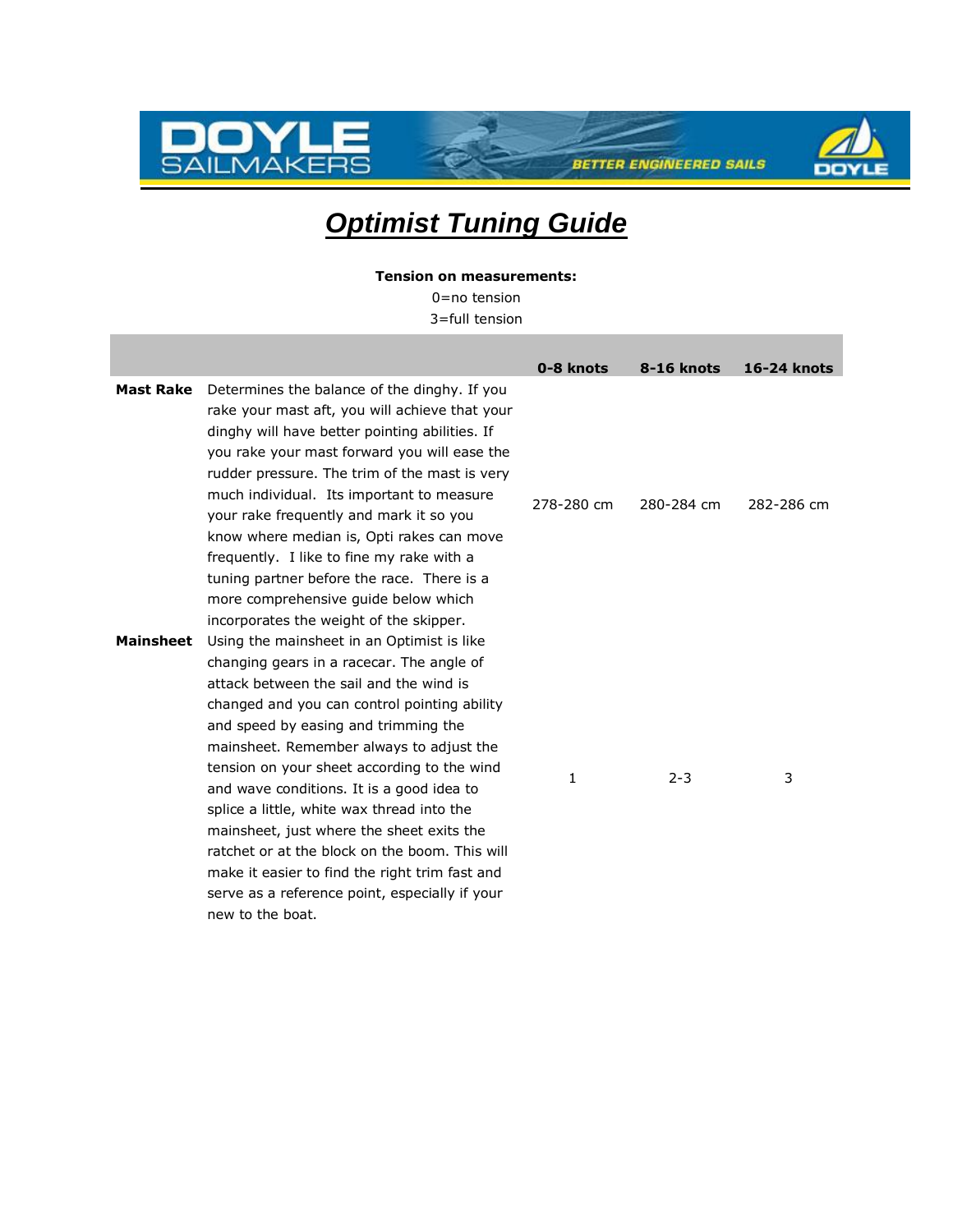# BAILMAKERS **COMPANY**

**BETTER ENGINEERED SAILS** 



|                                 |                                                                                                                                                                                                                                                                                                                                                                                                                             |                                        |                                                            | --                                                                     |
|---------------------------------|-----------------------------------------------------------------------------------------------------------------------------------------------------------------------------------------------------------------------------------------------------------------------------------------------------------------------------------------------------------------------------------------------------------------------------|----------------------------------------|------------------------------------------------------------|------------------------------------------------------------------------|
| <b>Sprit</b>                    | The sprit influences the leech tension<br>and overall shape of the sail. If you<br>tighten your sprit, the leech will close<br>and if the sprit is trimmed loosely the<br>sail will open. It is important to avoid too<br>much tension on the sprit, I would<br>rather see creases to run from clew to<br>head, rather than from the tack to the<br>peak. Remember to adjust your sprit<br>when starting the downwind legs. | 1                                      | $\overline{2}$                                             | 3                                                                      |
| Preventer                       | The luff tension is adjusted with the<br>preventer, which also regulates the<br>angle of attack. A loose luff moves the<br>depth of the sail aft and decreases the<br>angle of attack while a tightened luff<br>moves the depth forward. In light winds<br>a sail is powered up when you see small<br>creases coming off the luff, I call these<br>speed creases.                                                           | $1 - 3$                                | $0 - 2$                                                    | $0 - 1$                                                                |
| Kicking-<br>strap               | The kicker is used together with the<br>preventer to control the angle of attack.<br>Furthermore the leech is affected by the<br>kicker. In the breeze it is essential to<br>get as much kicker on as you can! So<br>the boom goes out when you ease the<br>main in a gust and not up which powers<br>up the sail.                                                                                                          | 0                                      | $1 - 2$                                                    | 3                                                                      |
| <b>Outhaul</b>                  | Controls the depth in the foot of the sail.<br>You decide how much you want to use of<br>the designed depth. It is important not<br>to ease the outhaul too much, because<br>the leech will close too much at the<br>bottom batten, making you sail high but<br>very slow.                                                                                                                                                  | $2-6$ cm<br>$(8" - 2.4")$              | $3-8$ cm<br>$(1.2" - 3.15")$                               | $0-3$ cm<br>$(0" - 1.2")$                                              |
| Your<br>position in<br>the boat | Is an extremely important trim option.<br>By moving the weight forward and aft in<br>the boat you can achieve changes in the<br>boat balance. Try to keep the nuckle of<br>the boat just tapping on the water.<br>Laws of physics say that the sooner you<br>sit out and further out you get the faster<br>you go.                                                                                                          | Position all the<br>way in the<br>boat | Fixed in hiking<br>straps,<br>shoulders out,<br>weight aft | All out<br>hanging,<br>further back in<br>the boat, fixed<br>in straps |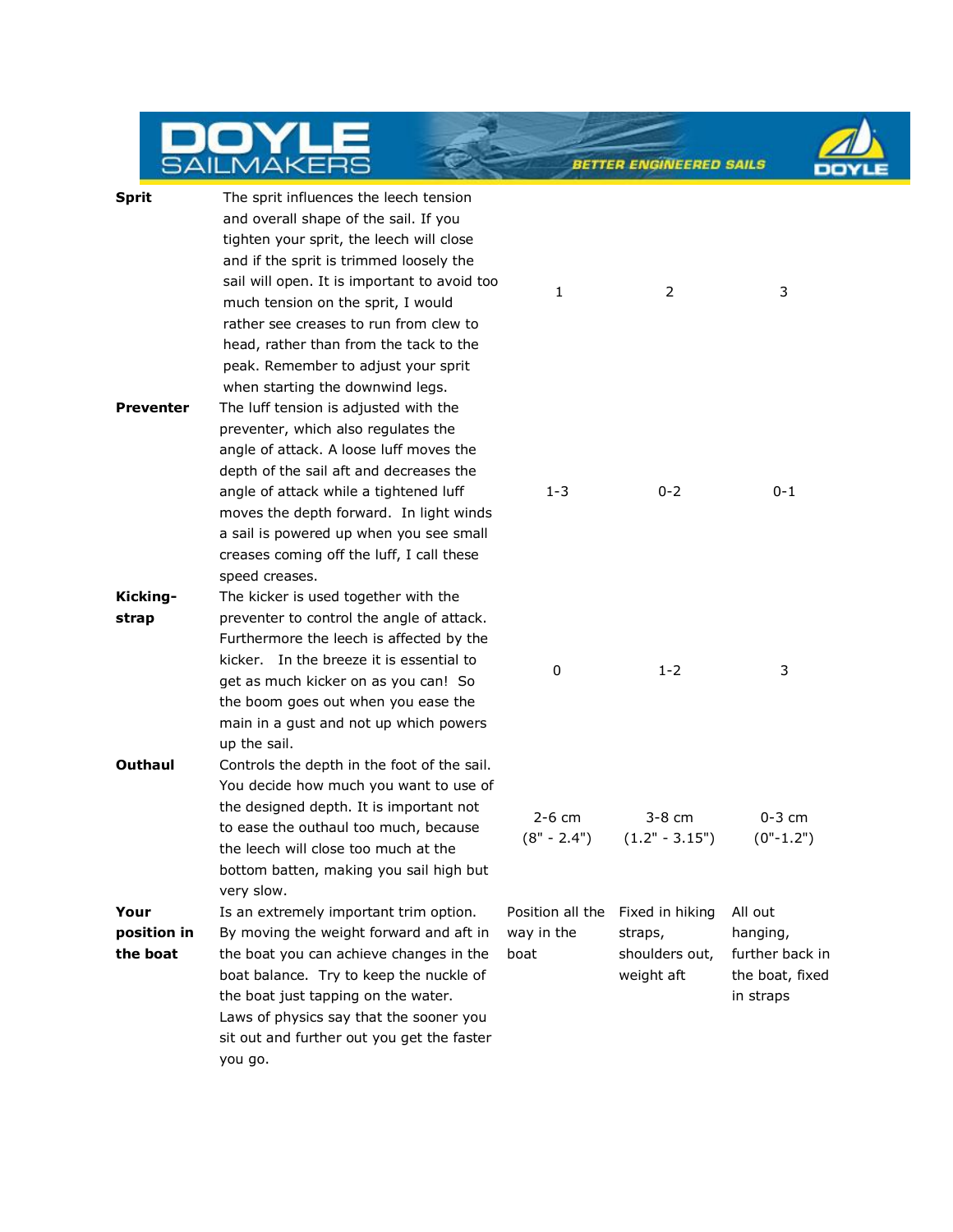

#### **Sailor Weight (Kgs and Pounds) Mast Rake (Cm and Inches)**

Less Than 32 Kgs (70) 27.43-27.69 (108-109) 32-36kgs (70-80) 27.69-27.94 (109-110) 36-40Kgs (80-90) 27.94-28.19 (111-112) 40-45Kgs (90-100) 28.19-28.45 (111-112) 45-50Kgs (100-110) 28.45-28.70 (112-113) 50Kgs and up (110) 28.70-28.96 (113-114)

One of the most important items, in terms of speed, for any sailing vessel, are the shape and properties of the appendages (foils and sails), since it moves due to a combination of aerodynamic and hydrodynamic forces onto these appendages. Therefore, good care must be taken on sails, dagger board and rudder blade.

### **LIGHT WIND**

#### **FLAT WATER**

The airflow undergoes a change in velocity when passing by both sides of the sail. In light wind conditions we must ensure that the shape of the sail does not slow down the airflow by being too full, which would increase the aerodynamic drag (i.e. decrease the lift to drag ratio). On the other hand, we also need enough power to push the boat forward overcoming air and water resistance, which means that some sail fullness is needed. Hence, a compromise must be reached. It is always better, for flat Water, to have the sail slightly too flat rather than slightly too full.

#### **WAVES**

This is the most difficult condition in terms of both helming and sail trimming. Basically, the desired sail shape depends on the skipper experience, since critical shapes can be achieved with excellent performance, but the skipper must have very good knowledge of all wave sailing requirements or otherwise speed would reduce below standard. Hence, simple shapes are recommended for medium level sailors. Summarizing, for these conditions, leech should be slack and maximum camber far forward in order to increase power and therefore acceleration after the wave, rather than pointing angle.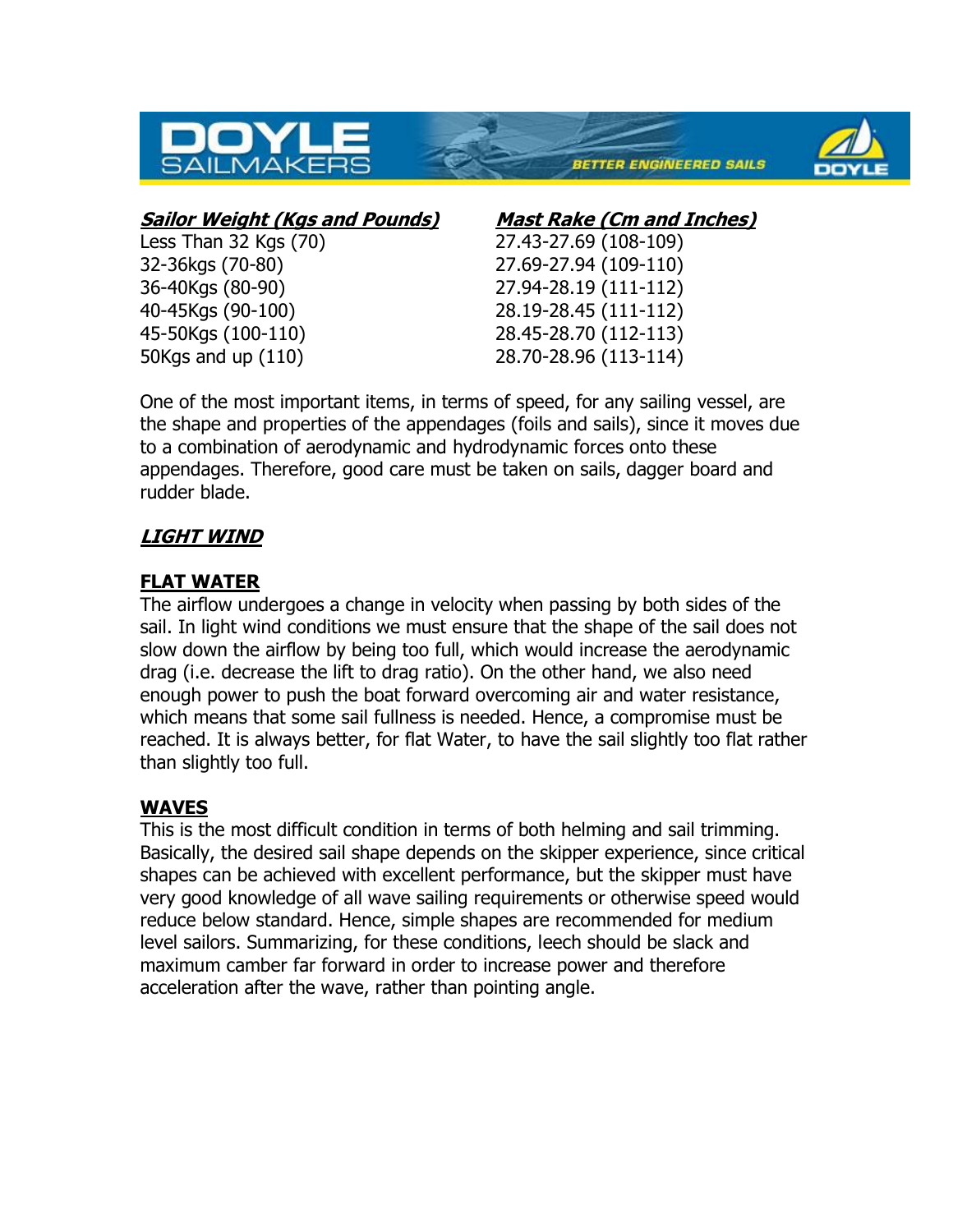

#### **MEDIUM AIR**

#### **FLAT WATER**

In this condition every boat goes reasonably fast, it is the kind of weather in which sail trimming is simple for standard speed, but getting extra speed becomes quite complicated. The sail must be as powerful as possible regarding to the weight of the sailor, but usually due to nice wind and little wave resistance it might be interesting to point a bit higher than usual. We must look for a shape that allows us both higher speed and pointing angle.

#### **WAVES**

Acceleration is the word for these conditions. The boat sails fast but she keeps on slowing down at every wave. Therefore, it is necessary that the dinghy gets the maximum speed back as soon as possible after the wave, not only for the speed itself, but also for the pointing angle that change with speed due to the change of apparent wind when the boat slows down and speeds up again. The way to get acceleration is to have a loose leech with tendency to open when the mainsheet is eased after stalling on waves. It is quite good to tend on the tighter side of luff tension.

#### **BREEZE**

Obviously the sail must show a flat shape, but if the sailor is heavy enough, when waves are strong and short, the sail must be slightly more powerful. I tend to like a really tight luff and vang and moderate sprit tension. Remember to keep your boat empty of water and if you still find the boat hard to handle raise the centerboard slightly.

#### **TRIMMING CONTROLS**

#### **SPRIT**

It is common to think that the sail must show no creases and with the peak tension we can get rid of some of the most important ones. This is not completely wrong, but the main function of the peak is to change the leech tension and in some cases it is not so bad to have a small crease on the sail in order to open the leech and allow a faster air flow. Moreover, the peak tension always relates with the kicking strap. I have seen plenty of sails with creases from head to clew beat sails with no creases given the correct conditions, i.e. light and heavy.

#### **KICKING STRAP (KICKER, VANG)**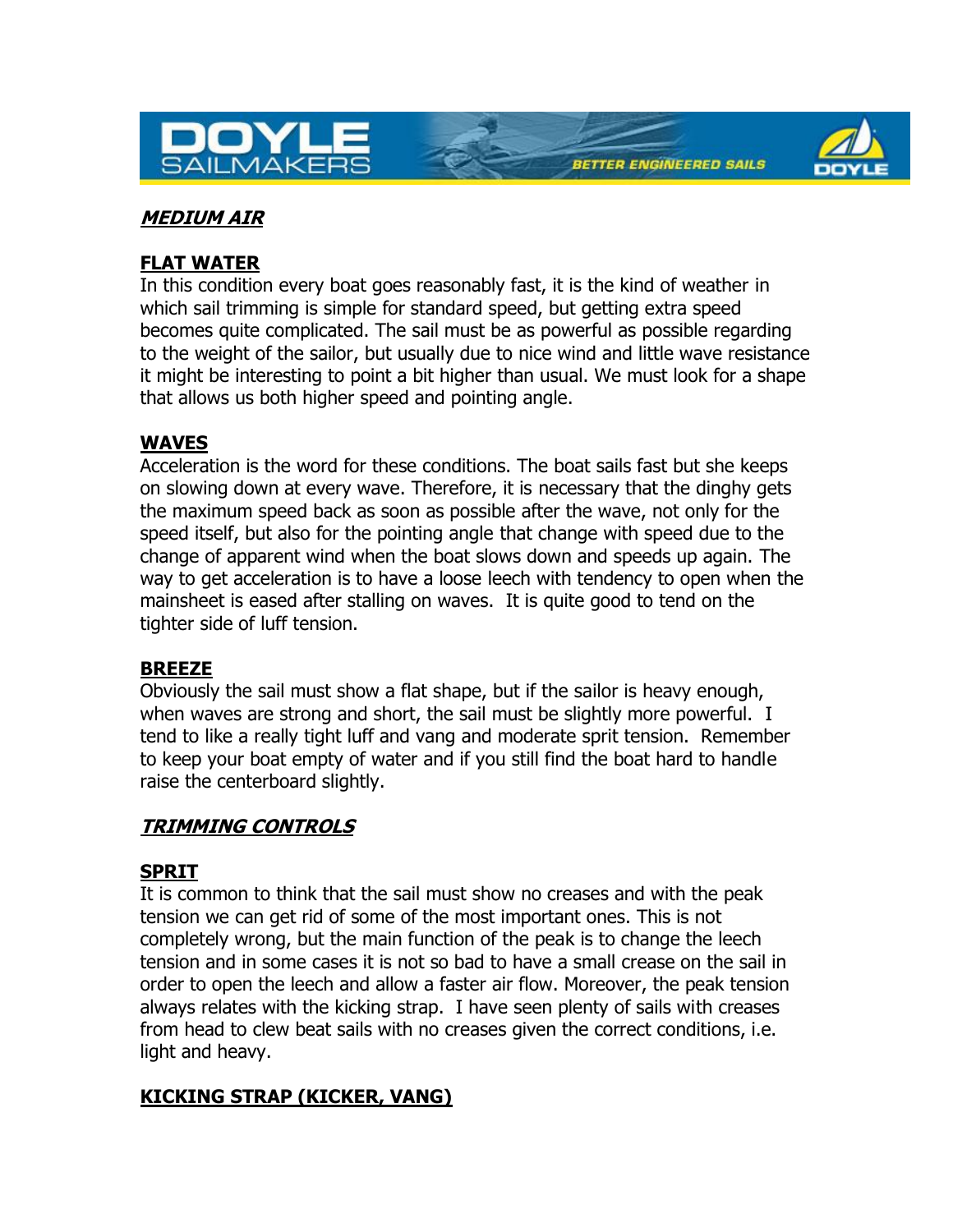As with the peak, the kicker also controls the leech tension, the problem could be the luff tension if the preventer is not set well.

It is also important when sailing upwind in order to control the luff tension. If we need power on the sail, we want to move the maximum camber forward. The way to move the camber of the sail forward is giving tension to the luff, so the preventer must be loose and the kicker will pull the boom down, and vice versa, if we want some pointing angle, the preventer will pull the boom up so tension on the luff will be released.

### **MAST RAKE**

The purpose of changing the mast rake is to change the position or the Center of Effort of the sail. Moving the mast aft, the Center of Effort moves aft and down; moving the mast forward, the Center of Effort will move forward and up. The Center of Effort is important in relation with the Center of Lateral Resistance of the hull and the appendages under the water. So we are talking about the horizontal distance between the Center of Effort and the Center of Lateral Resistance, which can also be changed by moving the position of the centerboard and/or the design of the rudder.

#### **MAIN SHEET**

If you are smaller I think it is worth your time to add another purchase to your mainsheet system . Remember to mark your mainsheet to have a reference point to repeat fast settings. Also if you are small you can increase the size of your mainsheet so you find it easier to hold on to.

Most mainsheet systems come with a small strop, this serves to purposes; the firt to reduce the amount of mainsheet you need to pull in at marks. The other is to get the mainsheet closer to centre line without having as much tension which will help stop the leech hooking. This length is critical, the basic principle is longer is better in light winds and visa versa. Also make sure this connects to the boom bridle above the back of the centreboard case, helping the skipper stay forward in tacks.

#### **SAIL TIES**

The mast ties are always more important than the boom ones. Their mission is to keep the sail tied to the mast at a certain distance, and this distance is very important in order to adjust the sail properly. Remember that due to the Class Rules this distance shall not exceed 1cm.

Very light wind and calm water, the mast does not bend at all, so the luff is very saggy, but there are no waves and we therefore we could point higher. In this case, loosen the top and the bottom sail ties up to 8mm (1cm maximum), keep